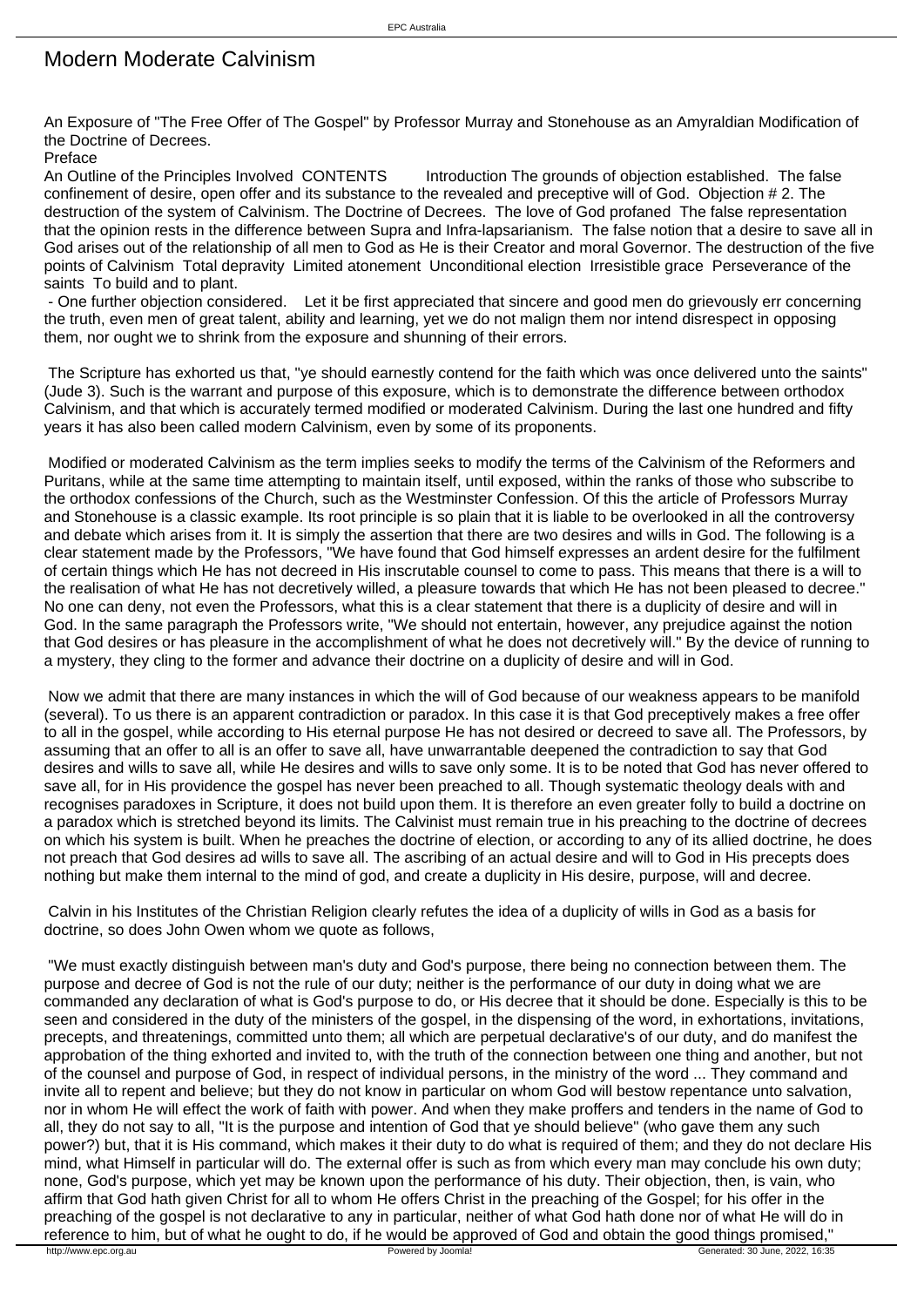(Death of Death, Book 4, Chapt. 1, para 3)."

 In chapter 2 of the same book of that treatise, Owen at length disproves absolutely that there is contained in the sending of Christ into the world any notion whatever of a natural affection and propensity in God for the good of the creature, lost under sin, in general. Such good he ascribes three ends, 1) the salvation of the elect, 2) the greater condemnation of the reprobate, and 3) the manifestation of His own glory by way of mercy tempered with justice. Whence then this desire and will in God to save all in the free offer of the gospel?

 It is to be noted that into the preceptive will, the Professors place both will and desire. This desire they assert is not a seeming attitude of God, but contains a real attitude, a real disposition of lovingkindness. In this lovingkindness there is a true and high sense of benevolence in the heart of God. They however avoid ascribing the nature of an absolute decree to this so called preceptive will, because as they admit it would imply an implicit contradiction. Nevertheless it is a will, with a heart which contains, desire, lovingkindness and benevolence to every fallen son of Adam. The attempt to avoid the nature of a decree cannot with such content be carried, for the moment that the love of God is inoperative, it becomes decretive. No one will claim that the love of God is inoperative, because it caused Him to send His Son into the world, and caused Him to make an offer of salvation to all in the gospel.

Where there is a will and desire, loving kindness and benevolence which is translated into action, there is purpose and decree. Wherever there is operation and action, there must be purpose and decree. Operation and action without purpose and decree belong only to those who have lost their reason.

 The linking of the passion of desire in God with the preceptive will is false, and complicates the issue. God does not desire, long for or wish the accomplishment of anything, because He has foreordained whatsoever comes to pass. Calvin demonstrates that where God does speak to us in the Scripture of Himself in terms of human affections, He does so in order to accommodate himself to our weakness. This in no way indicates a duplicity of will and desire in God, so Calvin invites his objectors, "But why do they not attend to the many passages in which God clothes himself with human affections, and descends beneath His proper majesty?" The advocates of an earnest desire and will in God for the salvation of all do nothing to assist their case by placing it in an external aspect, namely the preceptive or revealed will. Immediately desire and will with lovingkindness and benevolence are ascribed to it, so it becomes internal to the mind of God, with the direct implication of purpose and decree.

 Conversely, if the will of God proposed by the Professors does not contain purpose and decree, it cannot be operative. If it is not operative, it cannot contain a real attitude and disposition of lovingkindness in which there is a true and high sense of benevolence. If this be so, then the desire to save all, said to be contained in this will, can have no reference whatever to the operation and action of God, in making a free offer to all in the gospel. The argument that there is no purpose or decree in a will which earnestly desires to save all, is not only ludicrous, but redundant to the argument.

 Now if the advocates of this duplicity of desire and will in God, hold also to a doctrine of decrees, the only order of decrees suitable is that which places the decree of redemption before the decree of election, which is according to the Amyraldian system. Remember that in their system, on the one hand, God desires and wills to save all, while on the other, He finally desires and wills to save only some. Arminians are more consistent in their attempt to rest one side of the paradox on man's free will. Thus we see that this notion of duplicity in God is the root and ground of Amyraldianism. The manner in which the doctrine of the Professors' article necessarily follows the Amyraldian system is demonstrated in the exposure hereafter.

 No statement of doctrine which is not according to principle can be held to be rational, (i.e., a thinking logical statement). Now if we grant that all of the statements of the Marrow-men are rational, we must conclude that for some of them at least, the principle of duplicity underlay their system. This is clearly shown in the following statement which Louis Berkhof makes concerning them in his Systematic Theology, page 394. (Banner of Truth) Berkhof appears to admit the same thing on page 462,

 "The Marrow-men of Scotland were perfectly orthodox in maintaining that Christ die for the purpose of saving only the elect, though some of them used expressions which also pointed to a more general reference of the atonement. They said that Christ did not die for all men, but that He is dead, that is available for all. God's giving love, which is universal, lead Him to make a deed of gift and grant to all men; and this is the foundation for the universal offer of salvation. His electing love, however, which is special, results in the salvation of the elect only."

 In the light of a duplicity of desire and will in God, it would indeed be difficult to prevent the doctrine of these Marrowmen running to Amyraldianism. It appears that they did at least pave the way, for the Amyraldians who later arose from their ranks.

 It is the belief of the writer of this exposure, that a notion of duplicity of desire and will in God must inevitably lead to atheism. How else could men arise as they did in the Free Church of Scotland, who embrace the rationalism and scepticism which all but destroyed the Scottish Church in the latter part of the last century.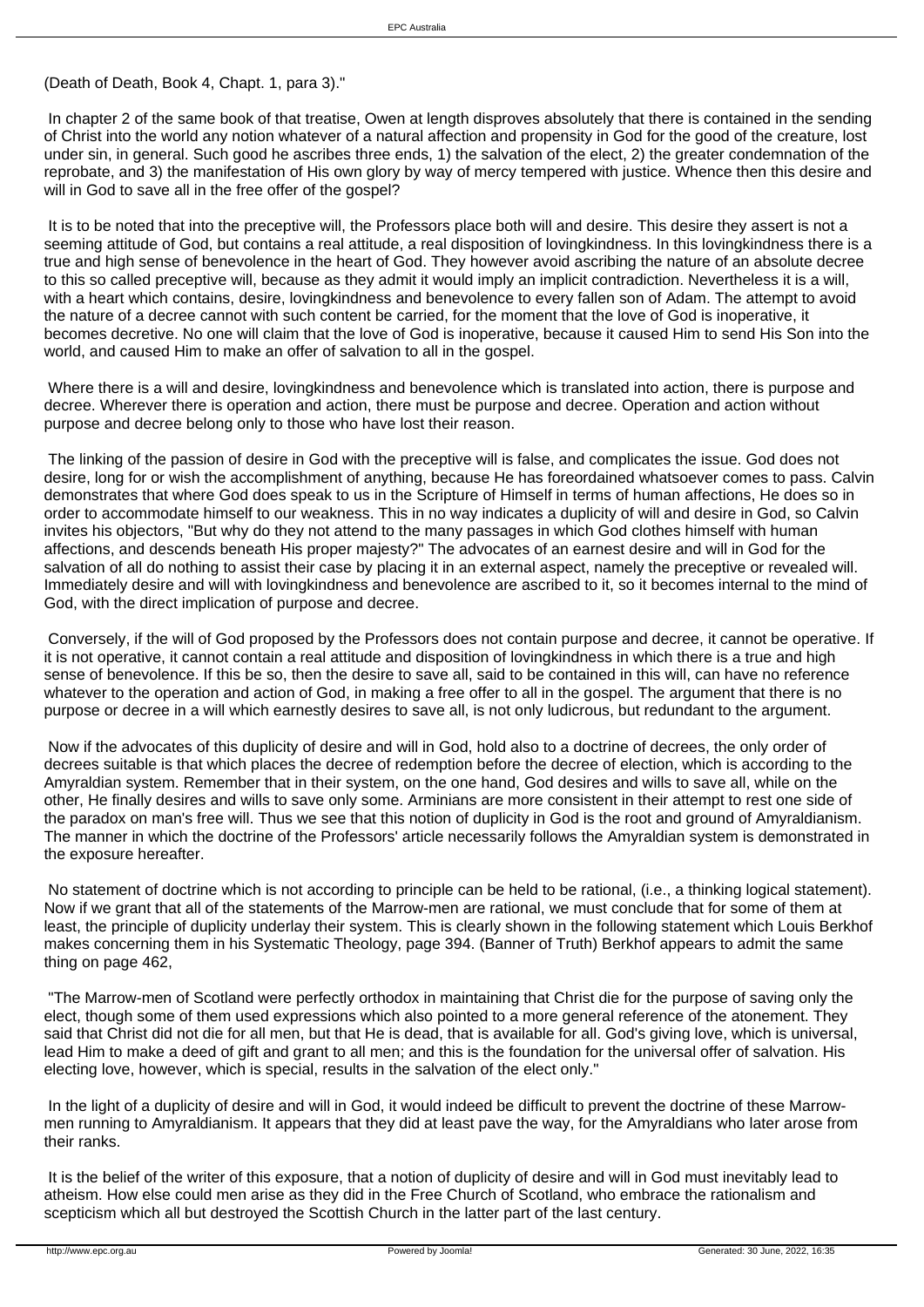To hold to this notion of duplicity in God, under the conception that there is a will and desire in God for the salvation of all in the free offer of the gospel, is to make all doctrine and preaching to be double-minded in its revelation of God. Everything that is taught and held is ever on shifting sand; nothing can ever be clear cut or definite. One day, God is depicted as having one desire and will, the next He is said to have another. Many errors cannot be exposed or dealt with because they are either akin to, or are but the other side of the same doctrine. "As a man thinketh in his heart, so is he." The result of the notion of duplicity can only produce men like to its own principle, for a double-minded man is unstable in all his ways. Double-mindedness is one of the great sins of our age. It would indeed be a terrible thing if we allowed the notion herein exposed to overthrow the very doctrines and standards which we hold dear. Such will be the inevitable end if the warning intended here is not heeded.

 John Owen sums up our argument against the doctrine of the Professors on pages 209 and 210 of Banner of Truth printing of his treatise The Death of Death. He asserts that there is no natural affection, inclination, and propensity in God to the good of the creature lost under sin in general, but that all love on the part of God is an act of His will. It is therefore purposeful and decretive. "So that, without impairing of the infinite blessedness of the ever-blessed God, no natural affection unto anything never to be accomplished can be ascribed unto Him, such as this general love to all is supposed to be." Introduction.

 The application and fruit of the principles used by Professors Murray and Stonehouse in their article, The Free Offer of the Gospel.

 Having outlined the principles involved in the preface, there will necessarily be some recapitulation of argument in the demonstration of their consequent fruit, as the exposure proceeds. There is also the matter of the method of approach to the theological standards of Calvinism.

 Professor Murray in his booklet, The Covenant of Grace, pages 4-5 speaks of a need in covenant theology for, "Correction, modification and expansion. He says, "Theology must always be undergoing reformation," and needs 'recasting' from one generation or group of generations to another. It is apparently on this basis that he introduces what is to him, a reconstruction, when he expounds the unilateral (one sided) nature of God's covenants. Robert Shaw in his Exposition of the Confession of Faith, pages 89-92, demonstrates that the Westminster divines held to this unilaterality, when they taught in connection with the covenant of grace, that faith was a condition of order or connection, an instrument of obtaining an interest in the salvation offered in the gospel, and was in no sense a procuring cause or condition of the covenant itself. While we admit that man must ever endeavour to improve his exposition of Scripture, we object to the notion that our theology needs reformation or recasting. If such were allowed it would mean the overthrow of the standards so thoroughly and ably stated by the Westminster divines. The same restlessness with the old expressions of theology appear to underlie the article which is the subject of this exposure. It may be said that their opponents and supporters have one point of agreement at least, and that is that the Professors by inability or design have found that the free offer of the gospel cannot be comprehended within the doctrine of decrees.

 As has already been clearly indicated their doctrine constitutes a moderation or modification of the system of Calvinism, and appears to be an attempt to remove the offence which that system has always presented to the natural mind. Their modification is achieved by divorcing the revelation of God concerning the free offer, both as to its substance and open offer, together with an earnest desire and pleasure for the salvation of all, said to be contained in it, from His decretive will. The preceptive and revealed will is said to contain an earnest desire and pleasure for the salvation of all, while the decretive will contains a desire and purpose to save only some. This duplicity of desire and will in God as has been demonstrated in the preface, demands the Amyraldian order of decrees. It remains now to show the fruit of this order, to which the doctrine of the Professors' must be agreeable.

The following are the points of Amyraldianism as enumerated by Charles Hodge in his systematic theology:

- 1. The motive impelling God to redeem men was benevolence, or love to men in general.
- 2. From this motive He sent His Son to make the salvation of all men possible.
- 3. God in virtue of a universal hypothetical decree, offers salvation to all men if they believe in Christ.
- 4. All men have a natural ability to repent and believe.

 5. But as this natural ability was counteracted by a moral inability God determined to give his efficacious grace to a certain number of the human race, and thus secure their Salvation.

 Note: 'Hypothetical' means, founded on a supposition; conditional; assumed without proof for the purpose of reasoning and deducing proof; conjectural, (Webster).

 The desire and will proposed by the Professors is much more substantial as to its content of purpose than this definition of hypothetical would require. Their doctrine is therefore well over the borders of Amyraldianism.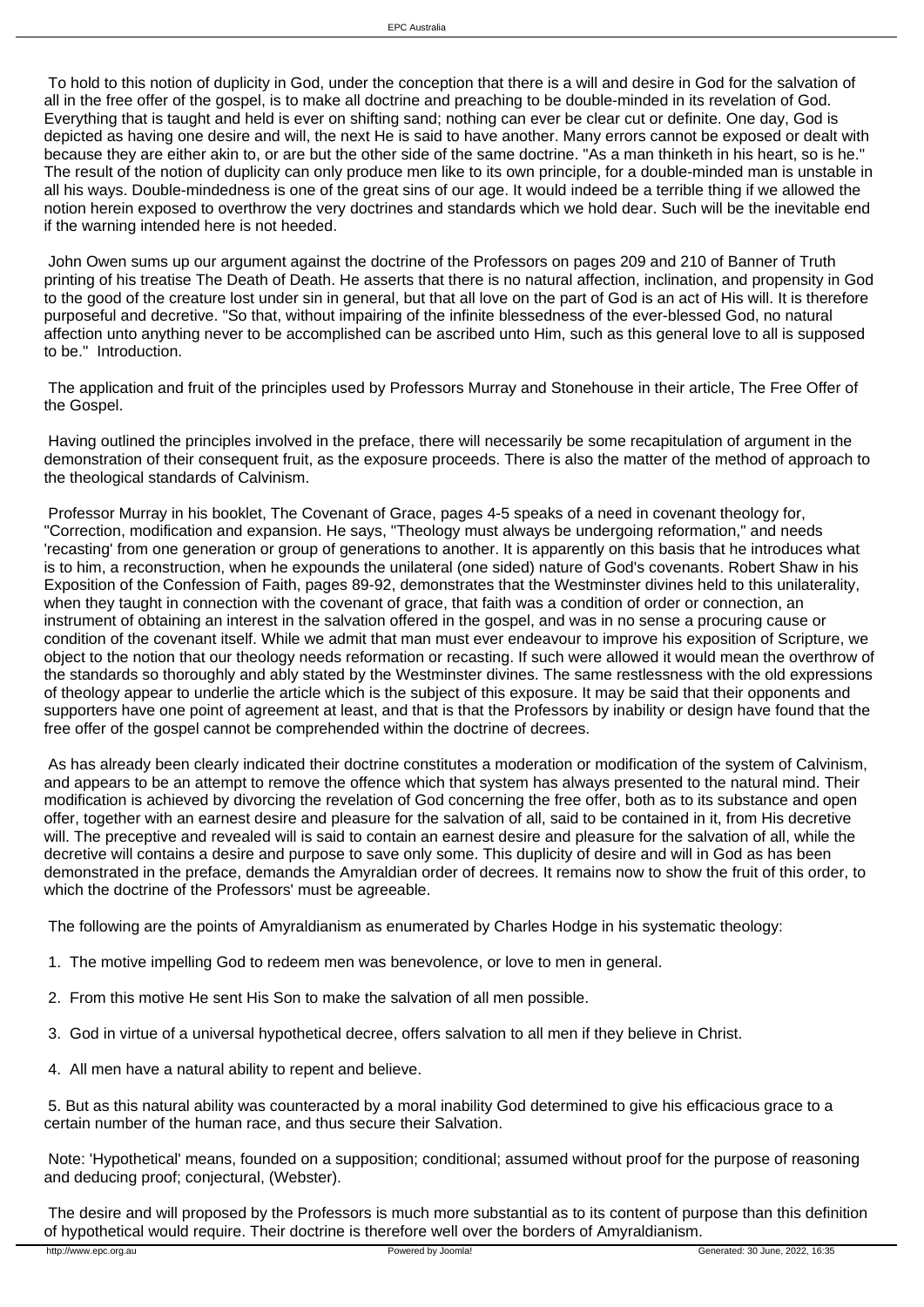Three facts bind the doctrine of the Professors' irrevocably to the first three points enumerated above.

1. An ardent desire and will in God said to be connected with the free offer of the gospel, i.e., for the salvation of all.

2. The duplicity of desire, purpose, will and decree involved in such an assertion.

 3. The Amyraldian order of decrees, the decree of redemption before the decree of election is the only order possible to apply to such a notion.

 These factors are now self evident and leave the doctrine of the Professors' inextricable involved in the Amyraldian system. The fourth and fifth points of that system are to be applied by direct inference and consequence by reason of their inconsistent Calvinism as shown hereafter.

 To modify any principle of Calvinism is to condition the whole system. Now that we have discovered the principles of their modification, we must hereafter interpret all that the Professors write in the light of their principles. Likewise we must interpret the doctrine and preaching of all those who support the same principles. Ralph Wardlaw, an independent theologian who propagated similar views in England and Scotland during the first half of the last century wrote that there are "Calvinistic views under three modifications: 1) Hyper-Calvinism; 2) Calvinism as more generally held by the orthodox; 3) Moderate, or what may be designated modern Calvinism, as held and ably elucidated by the late Andrew Fuller, Dr. Edward Williams, and now embraced by a growing proportion of Calvinistic ministers and professing Christians." The grounds of objection established.

 The Professors begin their article with the assertion that, "the real point in dispute in connection with the free offer of the gospel is whether it can properly be said that God desires the salvation of all men?" The purpose and substance of their article demonstrates an answer to this question in the affirmative. The Professors seek to convince their readers that the basis on which God makes the free offer of the gospel, is that He has an earnest desire for the salvation of all men. This 'desire', it is asserted contains "a real disposition of lovingkindness" to all.

 Such an assertion is at least startling to those who are of Calvinistic persuasion, for it must immediately be asked, among other things, how are we to maintain a difference concerning the principles of our system with those of Arminian persuasion.

 How for example can we assert that God while He has a disposition of lovingkindness to all, and desires to save all, has not sent His Son into the world to die for all? And how can we assert that though this desire and lovingkindness to all remains, Christ in His great work of intercession does not intercede for all? How can we tell thinking people that we worship a Sovereign God who has a longing and desire which is opposed to His will and purpose. These questions cannot be dismissed as a mystery, else we are left with the situation that the difference between Calvinism and Arminianism is also a mystery, and after all, both Calvinism and Arminianism are merely aspects of the truth of God's Word. In other words the difference between the two systems is but truth in degree, and any line of demarcation is obliterated. The doctrine of the Professors being a half way position, becomes the true Calvinism in the eyes of most, because it easily satisfies moderate-Calvinists and Arminians alike.

 For many of us, the idea that God has a lovingkindness toward all, and a desire to save all, was the greatest obstacle to our embracing the Reformed faith. Had the Professors written that the real point in dispute between Calvinists and Arminians in connection with the free offer of the gospel is whether it can be said that God desires the salvation of all men, we should have agreed with them.

We therefore object to the article on the following grounds:

- 1. That the said point in dispute is one within the framework of the system of Calvinism.
- 2. That the answer given is destructive of the whole system of Calvinism.

 If such objections can be sustained in the light of the Word of God, the principles of which are expressed in the Calvinistic and Reformed system of faith, then we cannot allow that the opinion in question is a matter of private interpretation, without recognising it to be opposed to the doctrinal standards of all the Reformed Churches. The false confinement of desire, open offer and its substance to the revealed and preceptive will of God.

 Let us proceed to the proof of our first objection. The Westminster divines have stated in The Practical Use of Saving Knowledge, Warrants to Believe, that, "the Lord maketh open offer of Christ and His grace by proclamation of a free and gracious market of righteousness and salvation, to be had through Christ to every soul without exception, that truly desires to be saved from sin and wrath."

Because there is a market, there are goods to be offered, and there is a manner of their disposal. Thus there is a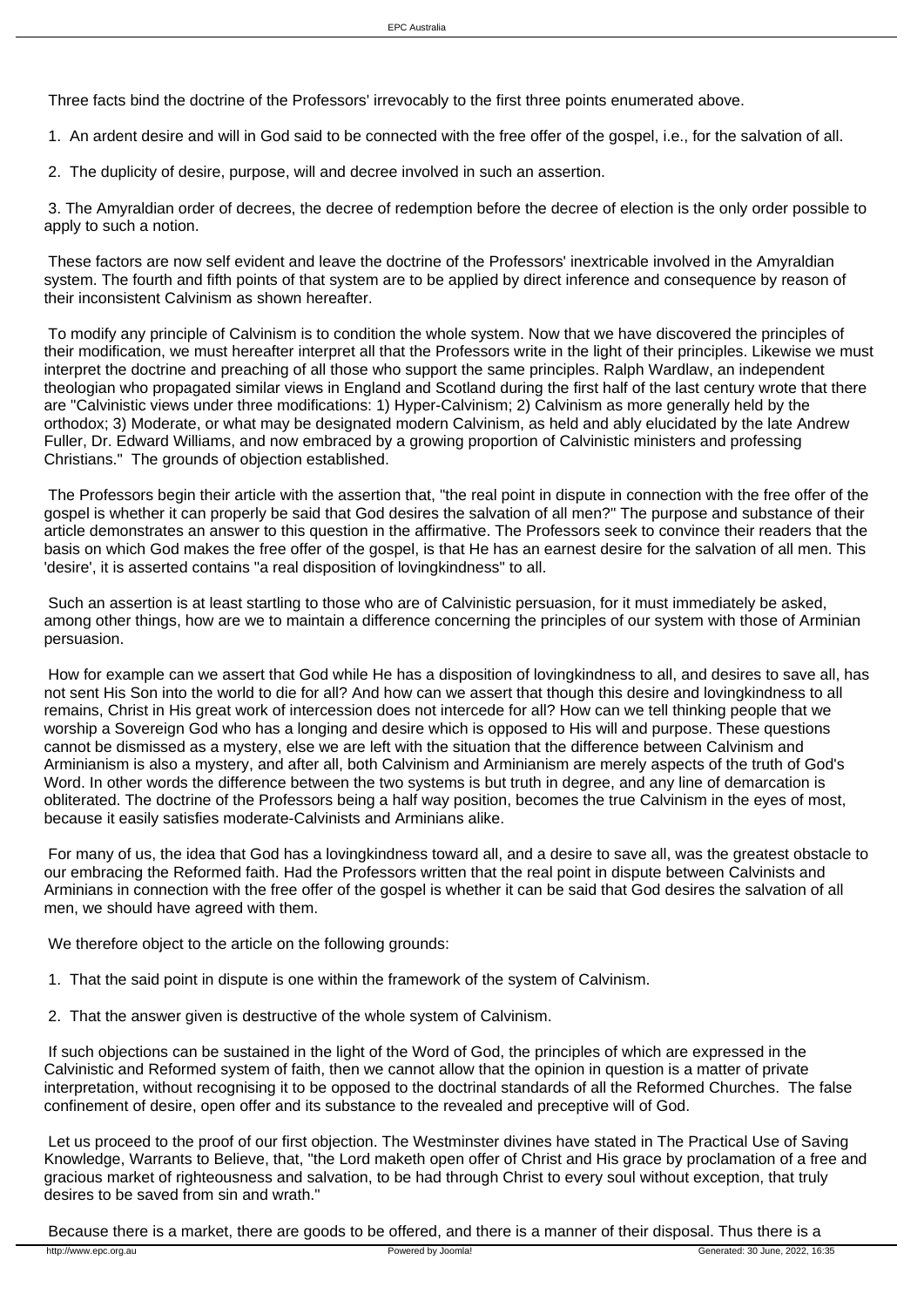distinction to be observed between the 'open offer' and the 'substance' of the offer, which had the Professors taken into account, they would never have advanced the proofs of their assertion, and still called themselves Calvinists. It would appear that they have concerned themselves only with the offer itself.

 Now it is obvious that the desire of God in offering the gospel cannot be divorced from its substance, namely Christ and His grace,

 If we say that a desire in God relates only to the 'open offer' of the gospel, and not to its substance, we divorce the desire of God from that which makes it possible , namely the merits and work of the Redeemer. In such a case the desire of God, and the satisfaction of Christ can have no reference in the offer to that which the work of redemption accomplished. It empties of its meaning, the cry of the Saviour, "it is finished." Desire and purpose can have nothing in common, nor could He have seen the travail of His soul and been satisfied. Thus we can see that it is an utter folly to refer the desire of God to the offer to all, and not its substance. (It would be an offer without a substance).

 Howewer, if a desire to save all is related to the substance of the gospel, namely Christ and His grace, we are not Calvinists. In such instance we have the desire of God identified with the work of a Redeemer designed in its purpose to save all. If it does not, God has failed to provide a sufficient Saviour, and His desires and purposes are frustrated. In other words, such a notion is Arminian.

 The Professors in the first paragraph of their article have written, "the free offer of the gospel to all without distinction ... respects, not the decretive will of God, but the revealed will." They also assert in the same paragraph that there is no ground for the supposition that the desire of God to save all refers to the decretive will. They admit that such a desire if related to the decretive will would mean a contradiction; God desiring to save the reprobate, while at the same time damning them.

At this point we may apply the 'coup de grace' to the argument of the Profesors.

 On their own argument, a) The offer to all, together with the desire of God relates only to His revealed Will. But we have shown, b) That the desire of God related only to the offer to all, without respect to the substance of the offer to be an utter folly. c) We have also shown that a desire to save all related to the substance of the offer, belongs to the theology of Arminianism.

 The device of relating both a desire in God to save all, and the open offer to all, to the revealed will only, does nothing but isolate the substance of the offer from the secret and decretive will of God, and is a theological absurdity.

The Professors are thus left in the following dilemma:

1) They must separate the open offer from its substance which is a complete and utter folly, or,

 2) They must relate both the open offer and its substance, namely Christ and His grace, to the desire of God to save all, in which case the Professors have gone over to the camp of the Arminians.

 The obvious contradiction arising out of the confinement of desire, substance, and open offer to the revealed will, and purpose, to the secret will, is not resolved by stating, "this is indeed mysterious, and why He has not brought to pass, in the exercise of His omnipotent power and grace, what is His ardent pleasure lies hid in the sovereign counsel of His will." It is rather not a mystery, but a theological fog created by the Professors which clouds the real issue for their readers. In the very next paragraph they state a contradiction of their own proposal, "We should not entertain however any prejudice against the notion that God desires or has pleasure in the accomplishment of what He does not decretively will." It is indeed a strange device brought into the framework of Calvinism that a proposition is asserted, and then its contradiction admitted. The assertion of our Confession concerning the infallible rule of interpretation is cast aside. "The infallible rule of interpretation of Scripture is the scripture itself; and therefore, when there is a question about the true and full sense of any scripture (which is not manifold, but one), it must be searched and known by other places that speak more clearly, (W.C.F., 1:9).

 We have now sustained our first objection, and can assert that the proposition of the article in question that, "in connection with the free offer of the gospel God desires the salvation of all men", cannot be brought within the framework of the Calvinistic system. While we must allow men liberty of opinion and conscience, we cannot allow that such an opinion may be held as a matter of private interpretation, without recognising it to be opposed to the Westminster Standards.

Objection # 2. The destruction of the system of Calvinism. The Doctrine of Decrees.

In their second conclusion, page 14 herein, the Professors write:

 "We have found that God himself expresses an ardent desire for the fulfilment of certain things which he has not decreed in his inscrutable counsel to come to pass. This means that there is a will to the realisation of what he has not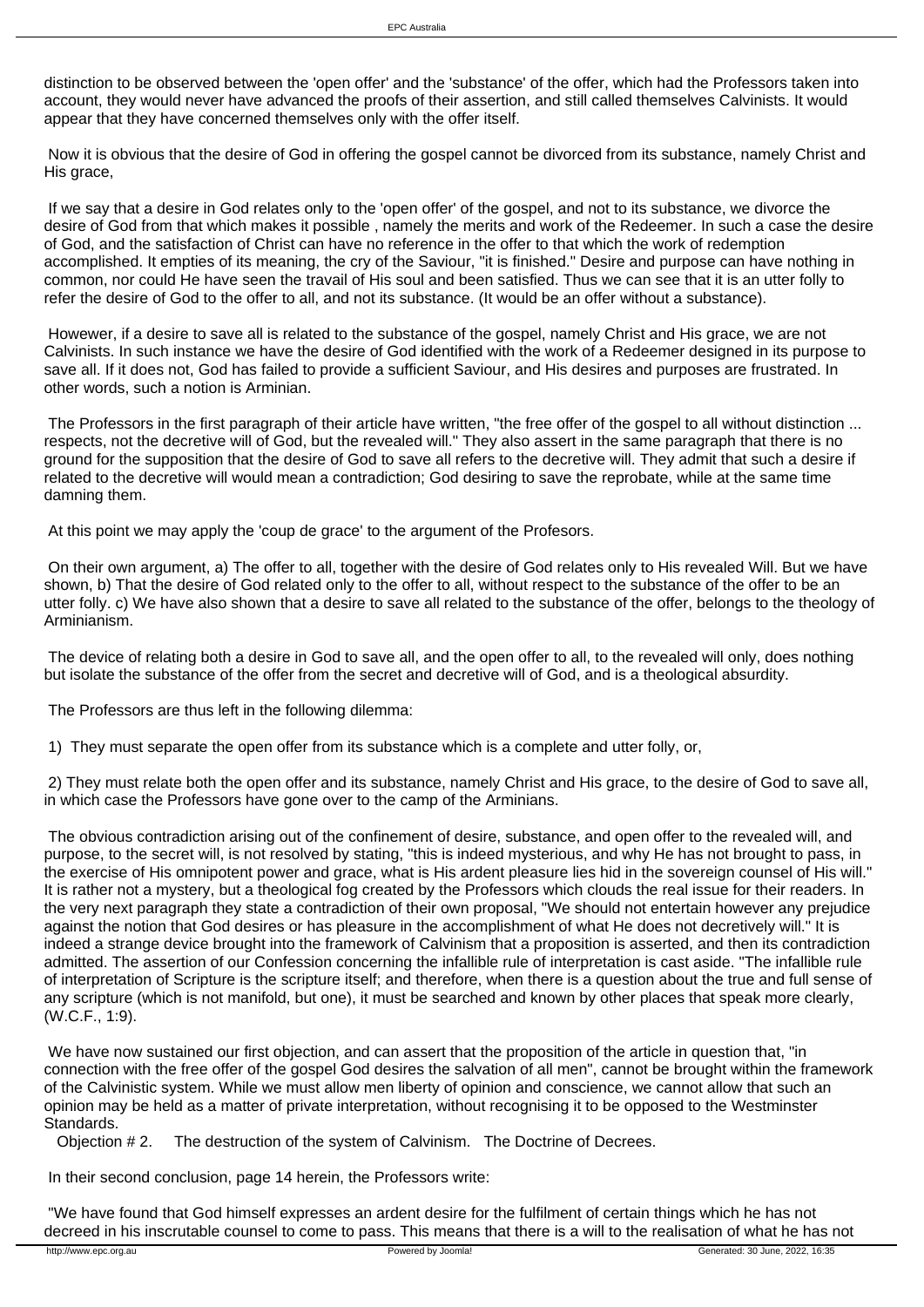decretively willed, a pleasure towards that which he has not been pleased to decree."

 Perhaps a more thorough denial of the doctrine of the Westminster Confession, chapter 3 of "Of God's Eternal Decree" and chapter 5 "Of Providence" could not be written. It is however the logical end of a doctrine which divorces the substance and open offer of the gospel from God's decretive will, (whether in whole or in part) and confines them in His revealed will together with an ardent desire and pleasure toward the salvation of all.

 If God ardently desires the salvation of all, and has a pleasure towards that which he has not decretively willed, and neither desire nor pleasure are realised concerning all, another dilemma faces the Professors, if they do not admit to the Amyraldian order of decrees:

 1. Did God decree the salvation of some, and leave the rest to their own free wills, thus turning decree, desire and pleasure into injustice. Some needed to have a decree to save them, the rest are damned for not exercising free will. Some are saved because there was no foreseen good in them, and the rest are damned because God foresaw that they possessed some good, namely free will, or ...

 2. Consistently therefore such assertions with regard to the relationship of God's decree to His desire and pleasure cannot have any reference to the salvation of any. The offer of the gospel then must be to those who possess free will.

 The article in question clearly affirms that in connection with the free offer of the gospel God desires the salvation of all men. God therefore must have designed a means suitable to his desire and pleasure, i.e. the salvation of all.

 Thus the second affirmation of Amyraldianism and the governmental theory belongs properly by direct implication to the doctrine of the Professors, i.e. God out of His lovingkindness to all desiring the salvation of all, sent His Son into the world to make the salvation of all men possible. If this is not so, a desire for the salvation of all is an outright contradiction.

 The third affirmation of a universal hypothetical decree offering salvation to all men if they believe in Christ, is necessary to the Professors doctrine if it is to retain any semblance of Calvinism at all.

The fourth and fifth affirmations must follow by direct inference and consequence.

 With reference to the desire and pleasure of God in the free offer of the gospel, the Scripture asserts, "Therefore hath he mercy on whom he will have mercy (Romans 9:18), "Declaring the end from the beginning, and from ancient times the things that are not yet done, saying, My counsel shall stand, and I will do all my pleasure" (Isaiah 46:10).

 We know that God brings to pass those things which appear contrary to that which He would have men do in righteousness, e.g.

 "Herod and Pontius Pilot conspired 'to do whatever they hand and counsel determined before to be done' (Acts 4:28). And in truth if Christ were not crucified by the will of God, where is our redemption? Still however, the will of God is not at variance with itself. It undergoes no change. He makes no pretence of not willing what He wills, but while in himself the will is one and undivided, to us it appears manifold, because from the feebleness of our intellect, we cannot comprehend how, though after a different manner, he wills and wills not the very same thing." (Calvin's Institutes, Book 1, chapt. 18 para 3).

 God in commanding all men everywhere to repent, and maintaining demands upon them is thus consistent with his own nature, whilst he is also able to make the wrath of man, by his own ordination to praise him. This however gives no ground for the notion that there is a will or pleasure in God toward that which he has not been pleased to decree. The providence of God is the governing of all his creatures and all the actions of men though God cannot be charged with the sinfulness of those actions.

 The notion therefore "that God desires or has pleasure in the accomplishment of what he does not decretively will" is a strange inversion of God's nature, and nothing short of blasphemy.

 This system has God grieved to fulfil that which he has decreed, since he has decreed the death of the reprobate, and at the same time it is said he loves them. It is psychologically impossible and indeed would charge God with being an irrational being, having his will and purpose opposed to longing and desire. Tell this strange notion to a rational being and he will conclude that God hates Himself. Thus we have this article thoroughly destroying the doctrine of decrees. The love of God profaned

 The article identifies the grace whereby God does good to all his creatures with His special and saving grace. This does nothing but assert that there are natural affections in God.

In their proof the Professors use Matthew 5:44-48, where we are enjoined to love our enemies in view of the fact that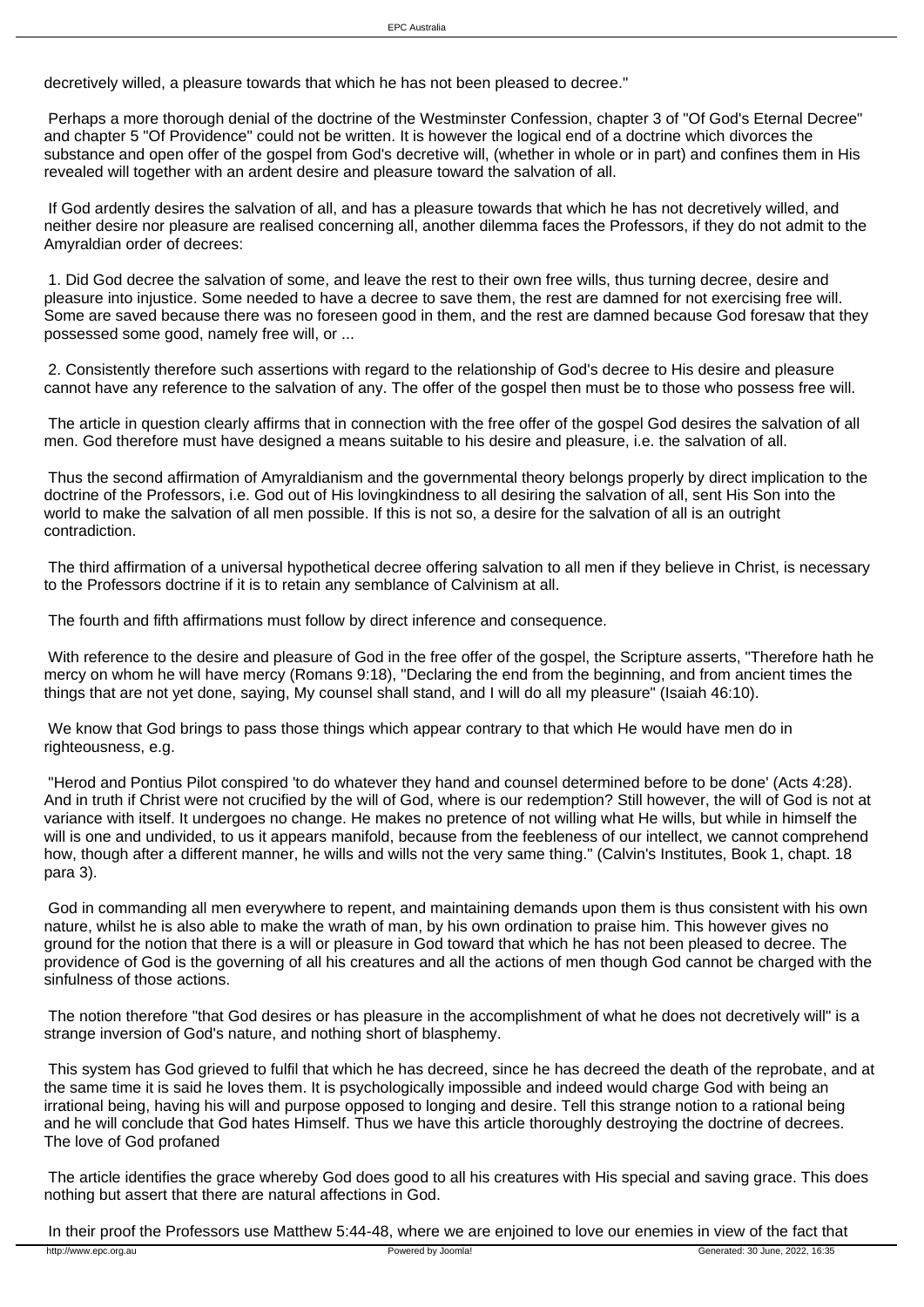God makes the sun to shine on the evil and the good and sends rain on the just and unjust alike. This is adduced by the Professors to mean that this goodness of God to all in temporal things is indicative of a special and saving grace in God in which He earnestly desires the salvation of all men. This is clearly shown in the first conclusion of page 14 of the article, where we read:

 "We have found that the grace of God bestowed in his ordinary providence expresses the love of God, and that this love of God is the source of the gifts bestowed upon and enjoyed by the ungodly as well as the godly. We should expect that herein is disclosed to us a principle that applies to all manifestations of divine grace, namely, that the grace bestowed expresses the lovingkindness in the heart of God and that the gifts bestowed are in their respective variety tokens of a correspondent richness or manifoldness in the divine lovingkindness of which they are the expression."

 Of this confusion of common grace and special grace as being a natural affection in God, John Owen wrote the following:

 "The since the entrance of sin, there is no apprehension - I mean for sinners - of a goodness, love, and kindness in God, as flowing from his natural properties, but upon an account of the interposition of his sovereign will and pleasure. It is most false which by some is said, - that special grace flows from that which they call general grace and special mercy from general mercy. There is a whole nest of mistakes in that conception" (Owen's Works, Vol. IX, page 44).

## And again:

 "By 'love', all our adversaries agree that a natural affection and propensity in God to the good of the creature, lost under sin, in general, which moved him to take some way whereby it might possible be remedied, is intended. We, on the contrary, say that by love here is not meant an inclination or propensity of his nature, but an act of his will (where we conceive his love to be seated), and eternal purpose to do good to man, being the most transcendent and eminent act of God's love to the creature" (John Owen, Death of Death, page 209. Banner of Truth).

 If the reader will take the trouble to read John Owen on this subject he will find the conception of the article soundly refuted, for it would leave us in the position that there is no grace of God which is not a saving grace in its desire, object and intent.

With the confusion of common and saving grace, the Professors easily confuse the human and divine natures in Christ.

 Concerning the lament of the Lord Jesus over Jerusalem they write, "Jesus says he often wished the occurrence of something which did not come to pass and therefore willed (or wished) the occurrence of that which God had not secretly or decretively willed (Matthew 23:37)." They then assert that this is Christ exercising the office and prerogative which belong to Him as the "God-man Messiah and Saviour" and state, "It is surely, therefore a revelation to us of the divine will as well as the human." Is this not a confusion of the acts of the natures of Christ? In the hypostatic union of the two natures in Christ it is essential that the acts of each nature belong to that nature, and are not to be confused as an act of the other, yet are always to be understood as acts of the one Person in whom the two natures do dwell. (Refer John Owen in his The Glory of Christ in the constitution of His Person).

 If we accept the doctrine of the Professors, it simply means that Christ is not eternally blessed in His divine nature. If we assert that this is only a temporary state in the divine nature of Christ, we make that nature changeable, and conclude that God is not infinite in all His attributes. If Christ wept and lamented in His divine nature it would mean that He was not sufficient and happy in Himself, and that His happiness is dependent upon the state of the creature. The false representation that the opinion rests in the difference between Supra and Infra-lapsarianism.

The difference between these two positions revolves around the order of decrees, viz:

Supra-lapsarianism, God decreed to save before He decreed to permit the fall.

Infra-lapsarianism, God decreed to permit the fall before He decreed to save.

We are not concerned here with the relative merits of these two views, rather we shall demonstrate that a desire to save all in a free offer of the gospel is quite foreign to both positions.

## Augustine wrote,

 "Incomprehensible and immutable is the love of God. For it was not after we were reconciled to Him by the blood of His Son that He began to love us, but He loved us before the foundation of the world ... Our being reconciled by the death of Christ must not be understood as if the Son reconciled us, in order that the Father then hating, might begin to love us, but that we were reconciled to him already, loving, though at enmity with us because of sin."

In other words, Christ did not die to make the Father love us, rather Christ died because the Father loved us.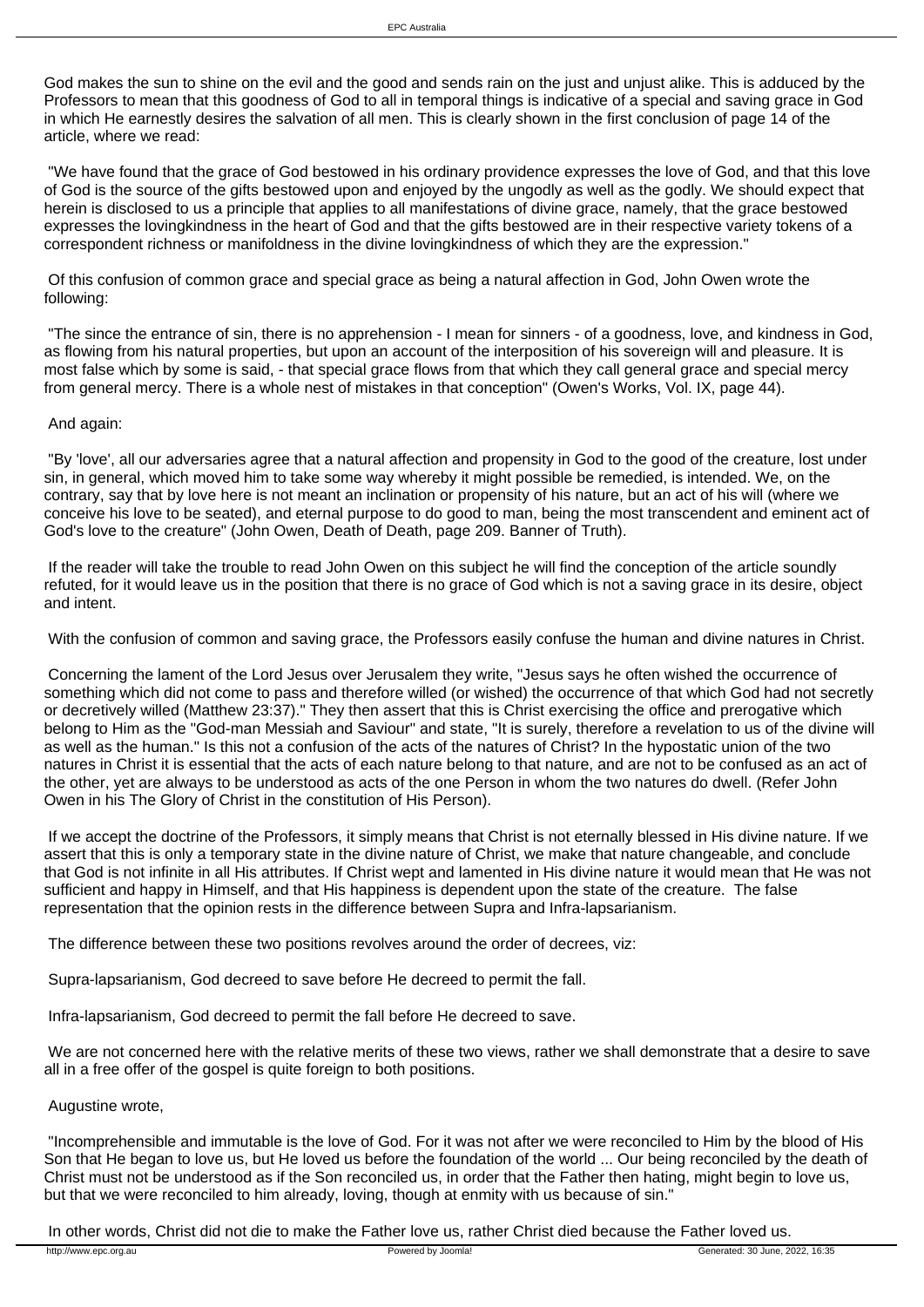This however bears no proof to our opponents that God loves all men in or out of Christ in time. Against such a notion we reply:

1. We know not why God loved any at all.

 2. There is nothing to indicate that God loved any He did not choose, nor did He ever contemplate the salvation of any outside of Christ, for He chose us in Him before the foundation of the world.

3. There is no indication in the Scripture that any whom God loved before the foundation of the world will perish.

4. The objection of our opponents is an innovation which serves to divide a decree to no purpose.

 5. The argument is in itself inconsistent with the assertions of the Professors. If it relates to infra or supra-lapsarianism then the free offer of the gospel and the desire contained in it, respects the decretive will. This is denied in the first paragraph of the article.

 It is but the mercy of God that we are not consumed already. We have demonstrated that the love of God toward fallen creatures is an act of His will. Hence His love when extended toward fallen creatures cannot be divorced from, but must be comprehended within His decretive will.

Concerning the infra and supra-lapsarian views, there is the following agreement:

 1. Both assert that the love and mercy of God toward fallen creatures is wholly a matter of His decretive will, (the Professors deny this).

 2. Both agree with Augustine that God did not love His elect because Christ died for them, but rather loved them and chose them in Christ. The death of Christ was not a satisfaction of God's love, but a satisfaction of divine justice.

 There is not a vestige of evidence to suggest that a desire in God to save all arises out of the difference between these two positions, but rather the evidence proves that such a notion is foreign to both. The false notion that a desire to save all in God arises out of the relationship of all men to God as He is their Creator and moral Governor.

Charles Hodge asserts that the universal and indiscriminate call of the gospel necessarily follows from its nature:

 "Being a proclamation of the terms on which God is willing to save sinners, and an exhibition of the duty of fallen men in relation to that plan, it of necessity binds all those who are in the condition which the plan contemplates. It is in this respect analogous to the moral law. That law is a revelation of the duties binding all men in virtue of their relation to God as their Creator and moral Governor. It promises the divine favour to the obedient, and threatens wrath to the disobedient. It therefore of necessity applies to all who sustain the relation of rational and moral creatures to God. So also the gospel being a revelation of the relation of fallen men to God as reconciling the world unto Himself, comes to all belonging to the class of fallen men."

 To assert that this is a basis for the notion that there is in God a desire to save all, only leads into further error. Athanasius in his treatise on the incarnation, along with other early church fathers established a benevolence in God toward a fallen mankind on the ground that God saw everything that He had make and beheld it as very good. They concluded that God was obliged to look down in pity, and seek a recovery, or otherwise admit defeat to Satan. This view loses sight of the justice of God, and the penalty forewarned and incurred as a result of sin.

 The objection of our opponents is similarly false when they assert that it was because man was created in the likeness and image of God, and though he fell into sin, God therefore has a desire to save all. Against this notion we reply:

 1. Martin Luther wrote, "the sole preparation for grace is God's eternal election and predestination." The sole preparation for grace according to the doctrine of the Professors is a desire in God to save all.

 2. The notion like that of Athanasius, forgets the justice of God and the suitableness of the penalty, the reward of sin. God said in the beginning the soul that sinneth it shall die, it is the nature of God that He is ever true to this pronouncement.

 3. Our opponents must assert, that since the moral image was lost at the fall, one of two falsities: a) that God must love only the natural image, which is an absurdity, for the state of morality cannot be divorced from personality, or b) that God loving men out of Christ in time, must have natural affections toward evil creatures. Such a notion is blasphemous because it accuses God of possessing evil passions and desires.

4. The proposition does nothing but support the false notion that there is something desirable to God in the reprobate,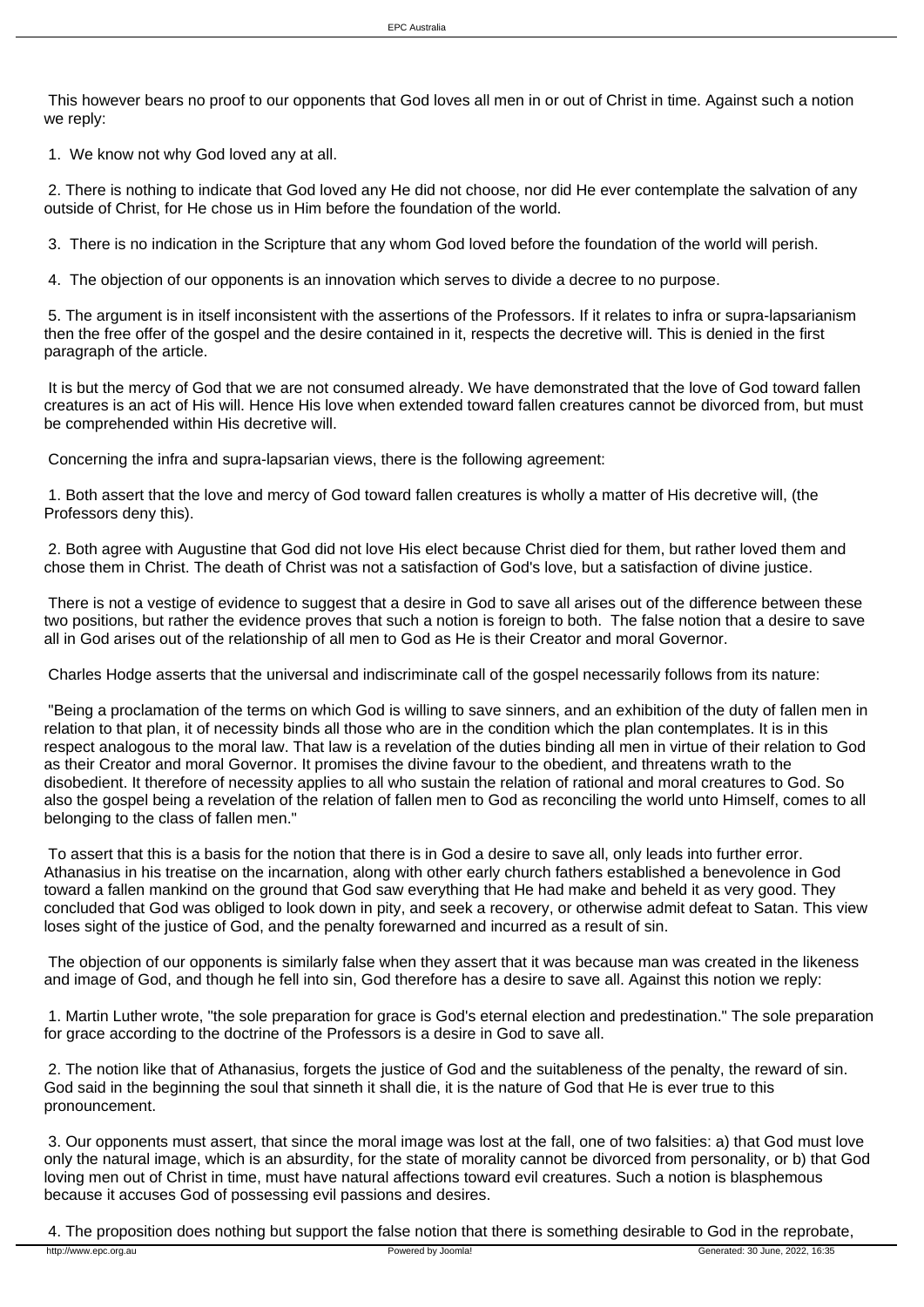and that men are saved by their own free wills, and ultimately only lose the favour of God for not making a right decision. Like modern evangelicalism it makes the issue, "not the sin question, but the Jesus question." The destruction of the five points of Calvinism

 Just as clearly as the Professors destroy the doctrine of decrees, confuse the human and divine natures in Christ, and as clearly as our opponents attempt to attach their false opinion to a distinction which does not exist in the order of decrees, and to the relation of men to God as He is their Creator and moral Governor, they also destroy the five points of Calvinism. Total depravity

 Since it is said that God has a lovingkindness toward all men, there is ever something desireable to God in the fallen creature. This places the proponents of the article in the dilemma of Arminianism at this point. They must assert that God loves the sinner and not his sins because he is not altogether fallen, or they must assert that if man is altogether fallen, there is unrighteousness with God in loving that which is evil, without a satisfaction of His justice and holiness. Thus is the doctrine of total depravity overthrown. Limited atonement

 A free offer which contains a genuine desire to save all, must contain that motive, and by tis very nature requires a universal atonement. An atonement which even its proponents must admit does not achieve its end. The point is not covered by an appeal to a sufficient for all aspect, which is immediately turned into a universal atonement, if there is asserted a desire and motive to save all. The decree to save cannot be divorced from the desire which moved God in instituting the means.

 Furthermore, if God has a lovingkindness toward all men, as the article asserts, we are faced with the positions that God must love men out of Christ, in time, or He must love them in Christ. If God loves men in the dispensation of His grace, out of Christ, then He does not love them in virtue of the Person and work of a Redeemer.

 That is a blasphemy not to be entertained. We acknowledge the aspect that God in virtue of the death of Christ, has stayed the day of His wrath, yet if we assert that God loves all men in Christ, He must love them in virtue of Christ's death. God by that revelation would be consistently bound to save all men. Inconsistently, their salvation must depend on an act of their own free wills. Thus the article succeeds in the overthrow of the doctrine of limited atonement. Unconditional election

 The very assertion that God has a lovingkindness to all in the free offer of the gospel denies the one and only basis of God's love for fallen sinners, i.e. that He chose them and loved them in Christ from before the foundation of the world. It also asserts that there are other creatures whom God loves, but whom He has ordained to hell. This suggests either of two things, a) that there is a dualism to God's nature, a dark and an evil side, the doctrine of the Manichees, or, b) that there is a limit to God's foreknowledge and foreordination in that there may be, since God earnestly desires the salvation of all, certain who out of an ability of their own hearts, would repent and believe under a free offer of the gospel, but who were not chosen in Christ. Thus is the doctrine of election completely overthrown. Irresistible grace

 If God has an ardent desire and a will toward that which He has not decretively willed, it follows that His grace is not irresistible. Perseverance of the saints

Where God's grace is not irresistible, it follows that there can be no certain perseverance of the saints. Further if one may perish whom the Scripture supposedly says God loves and ardently desires his salvation, what assurance can any man have who rests his soul on the grace, mercy and love of God. If God's love for one may fail, who can be assured that it will not fail for all. To build and to plant.

 "And it shall come to pass, that like as I have watched over them, to pluck up, and to break down, and to throw down, and to destroy, and to afflict; so will I watch over them, to build and to plant, saith the Lord." (Jeremiah 31:28)

While we must not attempt to sow among thorns, and it is our duty in doctrine to pluck up, to break down and destroy that which is false, it is also our duty to build and to plant with the truth of the Word of God. Let us therefore consider in contrast, the truths of the everlasting gospel.

 The motive if false has a means designed to its own end. If the ground is false, so is the gospel which contains it. Hence the false gospel herein exposed presents sentimental ideas about God, in which He is viewed as the lover of the whole fallen race of mankind, which He earnestly desires to save in a free offer, which He knows cannot achieve its end. This is in spite of the fact that in the providence of God the gospel has never been preached to every creature. We have demonstrated that the love of God toward fallen creatures is wholly an act of His will. Hence, His love when extended toward fallen creatures is an execution of His purpose, and therefore cannot be divorced, from, but is comprehended within His decretive will. It is this basic truth which the Professors deny, and which stands against all the modernist unbelief which has infected many of the churches of our day.

 Let us therefore cleave to the 'old paths' in which it is not supposed that the unregenerate must be told that God loves them, any more than they must be told that Christ died for them. Such simply means that though many be called and few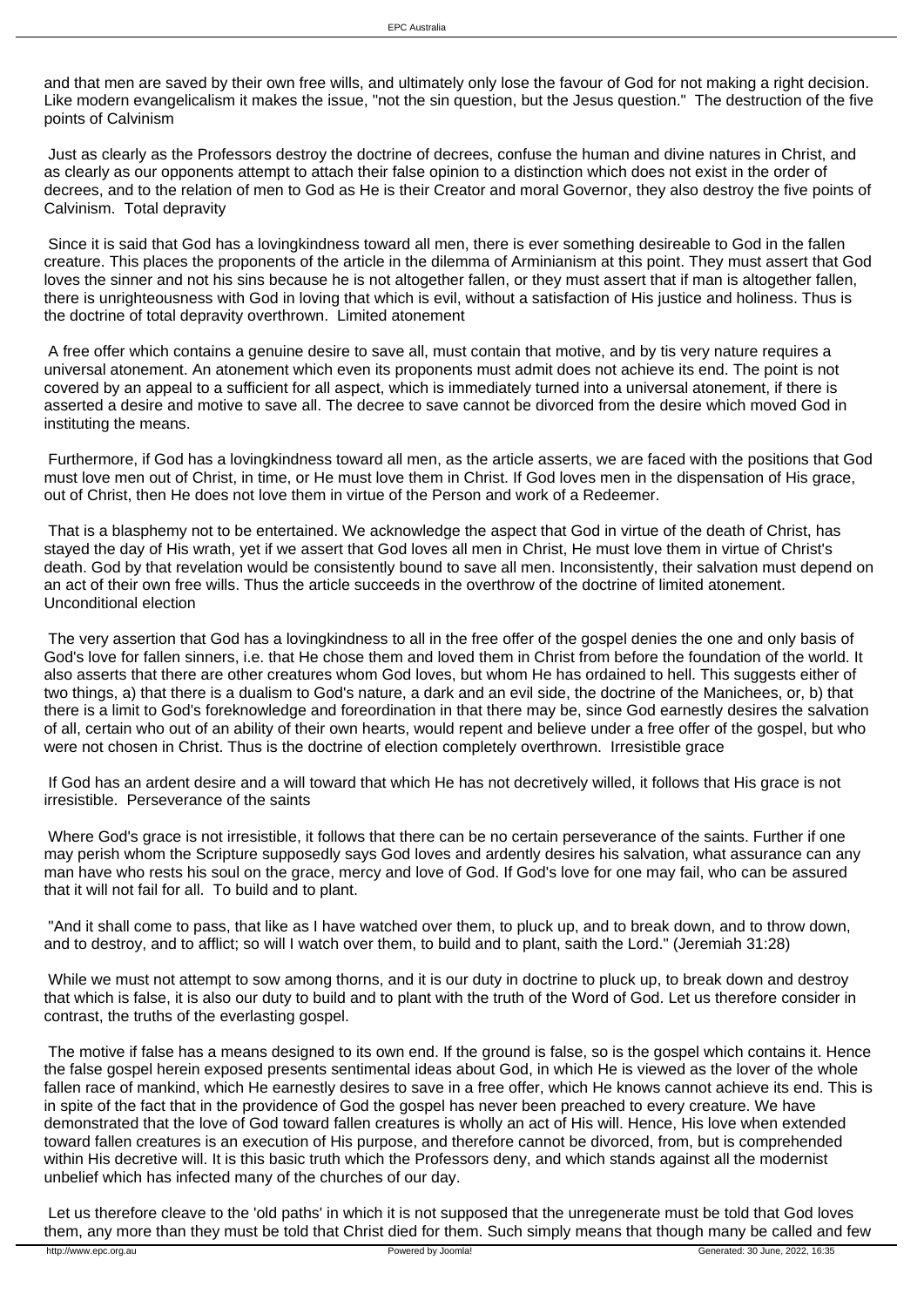chosen, many will perish who in life were told that God loved them, and Christ died for them. Rather let us affirm that God is delighted in repentance, and pleased only with them who out of a sight and sense of their sins do unfeignedly believe the gospel.

 The word gospel simply means, the good news. The free offer of Christ in the gospel simply means that He is the One in whom those weary and sick of their sins may find rest unto their souls. Christ Himself is not the gospel, but is the substance offered in it. Modern evangelicals have pushed to the position, "let us not have doctrine but let us have Jesus." The doctrine of the gospel is the counsel of God concerning it. It is because the natural man discerneth not the things of the Spirit of God, that this good news consists of two parts.

- 1. A demonstration to the sinner of the state and wickedness of his heart, and
- 2. the remedy for that condition.

 The need as well as the remedy must be proclaimed at all times; due emphasis being laid as the situation demands. The one can never be absent from the other in the heart and mind of man, if the preaching of the gospel is to be to him, a means of grace in his salvation. No man can be saved by the preaching of the gospel, who does not obtain from it, an apprehension of his quiltiness and desert\*\*\*\* dessert before God on the one hand, and the all sufficiency of Christ to save on the other. In this day when sentimental ideas of God have prevailed in most pulpits, Calvinistic as well as Arminian, there is little conception of the great God with whom we have to do. We need to remember that there is a God who, "is sifting out the hearts of men before His judgment seat." John the Baptist left his hearers in no doubt as to the mission of the Saviour, when he spoke of Him as the One, "Whose fan is in His hand, and he will thoroughly purge His floor, and gather the wheat into the garner; but he will burn up the chaff with unquenchable fire" (Matthew 3:12). An unfaithful ministry will ever tone down or hide these truths from its people.

Where there is no need, there is no necessity for a remedy. This is that which the Saviour affirmed when He said, "I am come not to call the righteous, but sinners to repentance" (Matthew 9:13). If our ground for preaching the gospel is to tell men that God loves them, and desires their salvation, they will fail to learn that the offer of Christ in the gospel is an act of the mercy and grace of God. The sinner in such instance will not be presented with a God whose wrath is against sin and the sinner. The love of God and not His fear is made the beginning of wisdom.

In the Practical Use of Saving Knowledge annexed to the Westminster Confession we are instructed:

 "The chief general use of Christian doctrine is to convince a man of sin and of righteousness and of judgement, by two means, 1. partly by the law or covenant of works that he may be humbled and become penitent, and 2. partly by the gospel or covenant of grace, that he may become an unfeigned believer in Jesus Christ."

 Note: the function of the gospel as contained in the heading of paragraph 4, "For the convincing a man of sin, righteousness and judgement, by the gospel," for there are those who do not understand or admit this as a function of the gospel.

 Therefore, there is not grace or love of God displayed in the gospel apart from the mercy of God. For the reprobate the day of grace, while a benefit purchased by the death of Christ, chiefly for the elects sake, is but a stay of God's hand, till the day of His wrath. All this the Professors deny by their assertion that the desire of God in the free offer respects not the decretive will, but the revealed will.

 Calvin in his Institutes (Vol. 2, Book 3, chapt. 24, para 15) in reference to Ezekial 18:23, "Have I any pleasure at all that the wicked should die? saith the Lord God, and not that he should return from his ways and live," disposes of any idea that there is a desire and pleasure in God apart from His decretive will, when he writes: "the passage is violently wrested, if the will of God which the prophet mentions is opposed to His eternal counsel, by which He separated the elect from the reprobate."

It is relevant to discourse here on the extent of the compassion of God manifested in the free offer of the gospel.

 At the outset we assert that the extent of the actual compassion of God in the free offer of the gospel is no more revealed in the Scripture than is His eternal election and predestination. The wrath of God against the elect when not in a state of grace is real, otherwise it could not be said that He hath laid upon Him the iniquity of us all, or that He saw the travail of His soul and was satisfied. On the other hand, the wrath of God against the reprobate is real and without remission. In the day of grace when God has stayed the day of His wrath chiefly for the elects sake, He makes a gracious offer to all, which is ever qualified in Scripture as manifestly calling all men to repentance or toward them that repent. Since God has not given Christ to all, it cannot be said that God has an actual compassion toward the reprobate who are known to Him. The objection that we make a bare preceptive will cannot be carried, for God ever annexes a blessing to it, and even gives exhortation Furthermore, it is His preceptive will which He has committed to His ministers as the word of reconciliation. As they are God's ambassadors so they beseech all to whom they preach, yet it is God alone who inwardly speaks and calls to those to whom it is His intention to give Christ. Though there is an offer of mercy